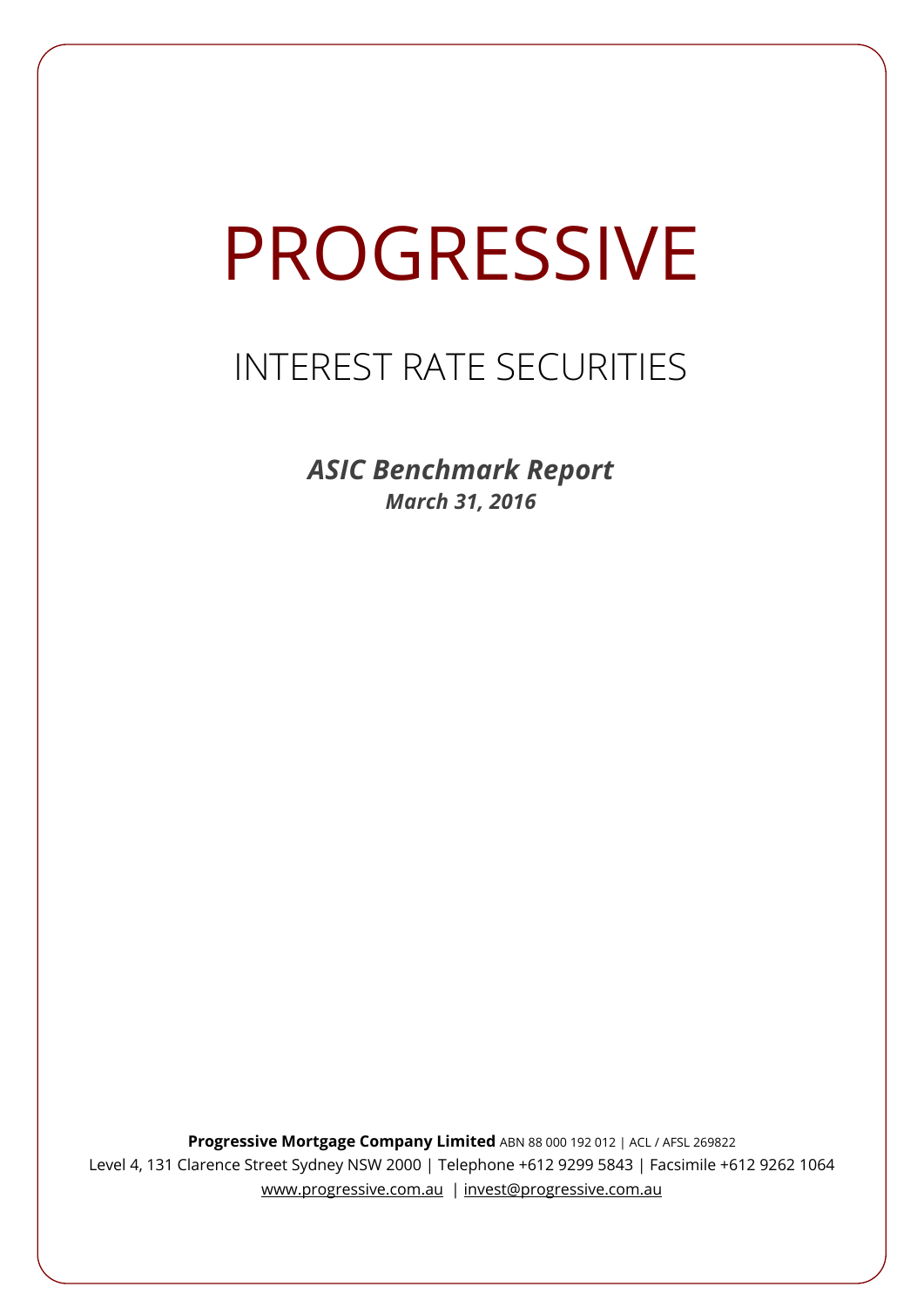## **1.1 ASIC BENCHMARKS**

*Table 1 – ASIC Regulatory Guide 69 Benchmarks* 

| <b>Benchmark</b>                  | <b>Issuer meets</b><br>benchmark? | Refer<br>to item: |
|-----------------------------------|-----------------------------------|-------------------|
| <b>Equity Capital</b>             | Yes                               | 1.3               |
| Liquidity                         | Yes                               | 1.4               |
| Rollovers                         | Yes                               | 1.2               |
| Debt Maturity                     | Yes                               | 1.5               |
| Loan Portfolio                    | Yes                               | 1.6               |
| <b>Related Party Transactions</b> | Yes                               | 1.7               |
| Valuations                        | Yes                               | 1.8               |
| Lending Principles                | Yes                               | 1.9               |

Table 1 lists the ASIC Regulatory Guide 69 benchmarks applicable to unlisted note issues and whether they are met for this reporting period and where they are referred to in this report.

#### **1.2 ROLLOVERS BENCHMARK – RENEWAL ON MATURITY**

Progressive meets the ASIC Rollovers benchmark by making the following disclosures. On or about the maturity of a fixed term investment, a written notice is sent to the Investor:

- Inviting the investor's instructions for reinvestment;
- Advising the current interest rates applying to our investment options; and
- Informing availability of the current Prospectus and any other relevant disclosure.

If no instructions are received we assume the investor wishes to reinvest under the same terms at the then current rate.

If an investment is not renewed, interest will cease at the expiration of the term and the money will be repaid to the investor in the prescribed manner within one working day of such advice.

### **1.3 EQUITY CAPITAL BENCHMARK**

Progressive follows the ASIC Equity Capital benchmark whereby a minimum 8% *equity ratio* (total equity/(total equity + total liabilities)) is maintained to ensure prudent capitalisation of its mortgage financing business; and if and when more than a minor part of lending were to be directly or indirectly for property development this minimum ratio would increase to 20%.

At March 31, 2016 Progressive's *equity ratio* was 16.23% and 0.00% of its lending was related to property development.

### **1.4 LIQUIDITY BENCHMARK**

Progressive meets the ASIC Liquidity benchmark which requires that a cash balance be maintained on a rolling basis at least equal to its estimated cash requirement for the next 3 months.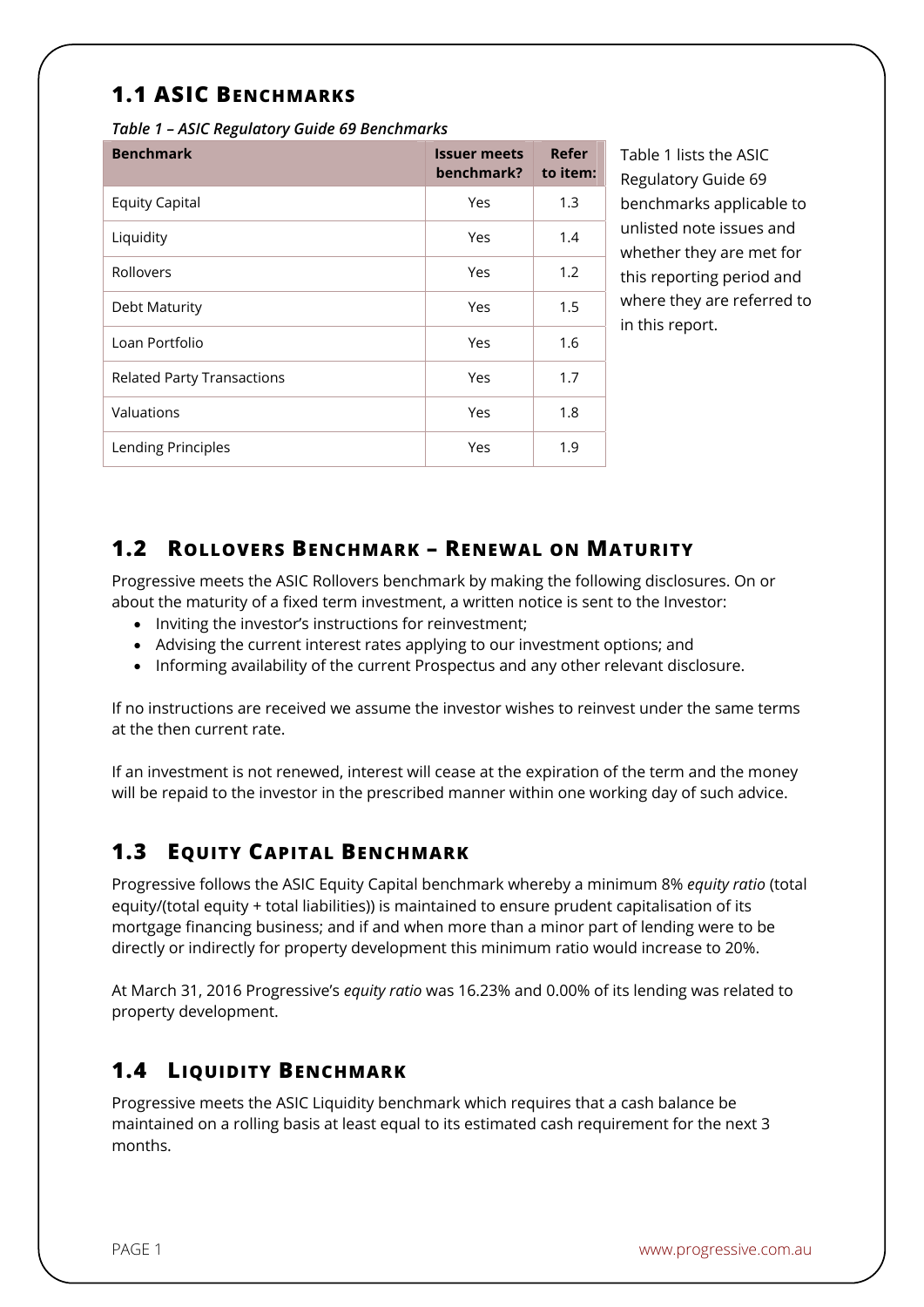At March 31, 2016 Progressive's:

- Cash balance requirement assuming a rollover rate of 90% of fixed term investments and retention of 91% of no fixed term (31 day notice) investments was NIL.
- Cash balance requirement would have been \$3,176,126 if the rollover and retention rates were 20% less than the actual rates experienced for the prior 3 months (99% and 95% respectively).
- Actual available cash balance was \$54,407,227.

Progressive ensures that assets maturing within 1 year are always at least equal to liabilities maturing within 1 year (see Table 2). This balancing of maturities is aided by a policy that all mortgage loans other than loans regulated under the *National Consumer Credit Protection Act 2009* ('Credit Code' loans) are subject to recall after 3 years.

#### **1.5 DEBT MATURITY BENCHMARK**

To meet the ASIC Debt Maturity disclosure benchmark, a maturity profile of amounts owing to Investors and other interest-bearing liabilities appears below in Table 2. Included in liabilities payable within 3 months are variable rate investments for which the investment terms and conditions provide for an orderly repayment in sequence out of funds available and now subject to minimum 31 days notice for withdrawal of funds.

| <b>Matures:</b>  | <b>Cash and Term</b><br><b>Deposits</b><br>\$ | <b>Loans Subject</b><br>to Recall and/or<br><b>Expiring</b><br>\$ | <b>Interest-Bearing</b><br><b>Liabilities</b><br>\$ |
|------------------|-----------------------------------------------|-------------------------------------------------------------------|-----------------------------------------------------|
| Within 3 Months  | 18,561,631                                    | 11,664,048                                                        | 25,954,247                                          |
| $3 - 12$ Months  | 24,579,529                                    | 3,029,309                                                         | 13,650,177                                          |
| $1 - 3$ Years    |                                               | 1,722,638                                                         | 10,302,292                                          |
| Totals           | 43,141,160                                    | 16,415,995                                                        | 49,906,716                                          |
| Av Interest Rate | 2.88%                                         | 5.40%                                                             | 3.13%                                               |

*Table 2 - Maturities at March 31, 2016*

# **1.6 LOAN PORTFOLIO BENCHMARK**

To meet the ASIC Loan Portfolio disclosure benchmark, details of Progressive's current loan portfolio and related policies are set out in Tables 2, 3.1, 3.2, 3.3 and 3.4, and the policies applied by Progressive in the origination and management of mortgage assets are as follows:

- All loans are secured by registered mortgage over real estate which is assessed to be readily saleable or income earning.
- Loans are made within New South Wales and the Australian Capital Territory and predominantly within the greater Sydney Metropolitan area.
- All securities are valued by independent experienced valuers.
- Loans can be made to natural persons, companies or a trust provided they are not associates of Progressive.
- All mortgage loans other than Credit Code loans are subject to full repayment on written notice no later than three years from execution.
- Not more than 10% of total loan funds can be advanced to any one borrower.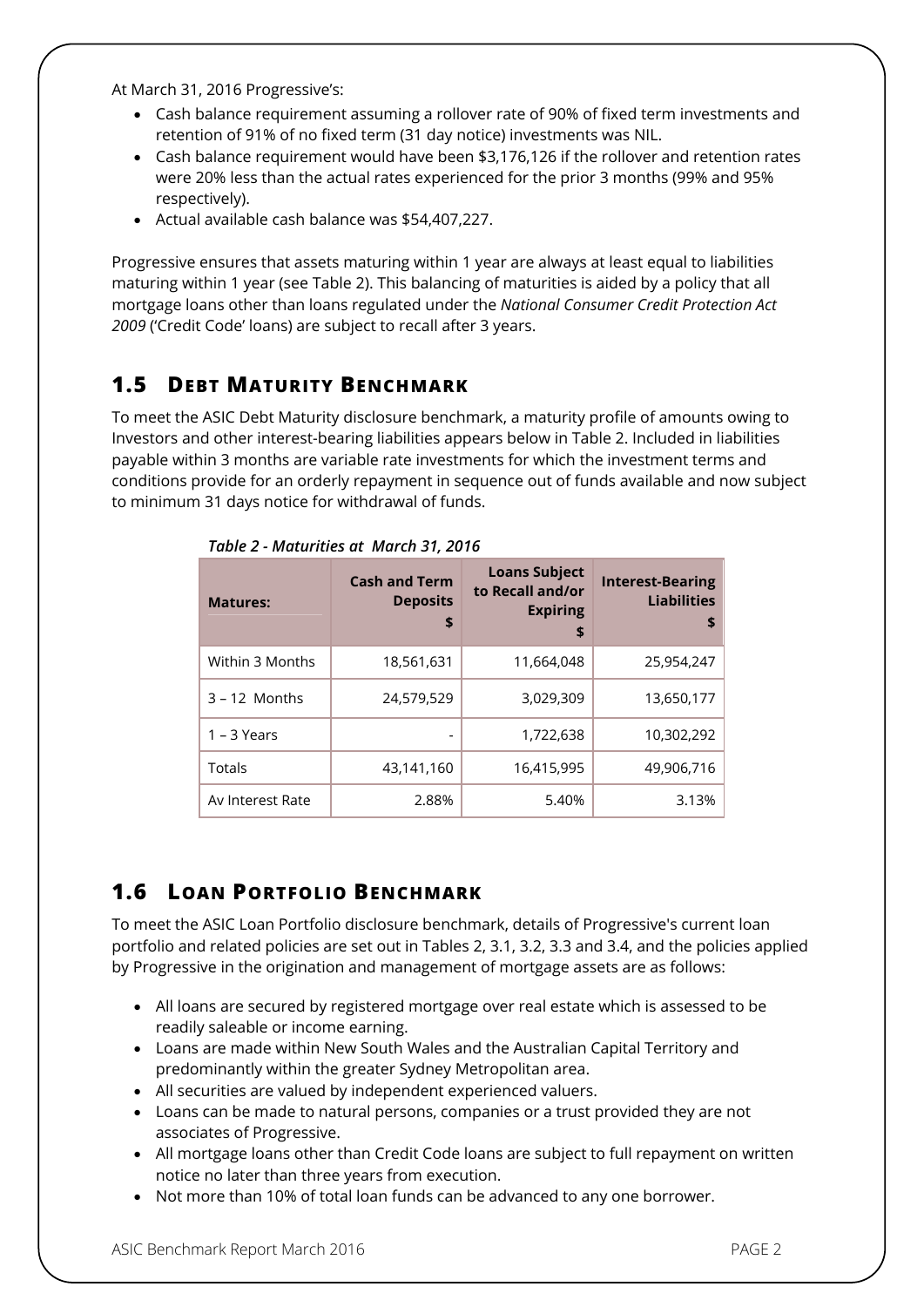- Experienced officers of Progressive appraise all loan proposals. No loan is made without:
	- the written consent of the loans manager and a director of the Company;
	- a valuer's certificate;
	- a solicitor's certificate that the title is in order;
	- a registrable mortgage; and
	- satisfactory proof that the property to be mortgaged has been insured.
- Loans that require loan insurance are not made.
- Loans are closely monitored for performance. Daily exceptions reports are generated to identify any accounts requiring maintenance such as insurance renewal, a review of interest rates or follow up on late payment.
- Loans in default or arrears are considered on an individual basis. Reasonable proposals for the borrower to normalise the account are allowed and scope for restructuring the loan is investigated. When the loan is clearly no longer viable it will be called in and any actions thereafter necessary for recovery taken.

| <b>Security</b>          | Number<br>Loans | <b>Outstanding</b><br>Value<br><b>Loans</b> | Weight | Security<br>Valuation | Loan/<br>Ratio<br><b>Actual</b><br>Value | $\mathbf{g}$<br>ε<br>厄<br>Maximu<br>Ratio<br>neo- |
|--------------------------|-----------------|---------------------------------------------|--------|-----------------------|------------------------------------------|---------------------------------------------------|
| Owner-Occupied Homes     | 49              | 12,319,078                                  | 75.0%  | 37,555,000            | 32.8%                                    | 75.0%                                             |
| <b>Rental Property</b>   | 21              | 4,096,917                                   | 25.0%  | 16,505,000            | 24.8%                                    | 66.0%                                             |
| Construction/Development | $\overline{0}$  | $\Omega$                                    | 0%     | $\Omega$              | N/A                                      | N/A                                               |
| Totals                   | 70              | 16,415,995                                  | 100%   | 54,060,000            | 30.4%                                    |                                                   |
| Averages                 |                 | 234,514                                     |        | 772,286               |                                          |                                                   |

*Table 3.1 – Loans at March 31, 2016 - Valuations and Securities*

#### *Table 3.2 – Loans at March 31, 2016 - Loan Distribution – Sydney Regions*

| <b>Region</b> | West<br>Inner | Southern | East<br>and<br>City | Ð<br>ō<br>$\omega$<br>Ž<br>Shor<br>Upper | <b>Outside</b><br>dney<br>$\overline{\mathcal{S}}$ | S<br>nkstow<br>nterbi<br>$\overline{a}$<br>ී | 듭<br>$\frac{5}{2}$<br>$\omega$<br>ā<br>န္တ<br>owe | West | West<br>North | မိ<br>۹<br>Ē<br>ပ<br>Б<br>ēā<br><u>ۃ</u><br>$\mathbf{m}$ | West<br>South | Total |
|---------------|---------------|----------|---------------------|------------------------------------------|----------------------------------------------------|----------------------------------------------|---------------------------------------------------|------|---------------|----------------------------------------------------------|---------------|-------|
| <b>Number</b> | 10            | 12       | 10                  | 4                                        | 6                                                  | 9                                            |                                                   | 6    | 4             | 5                                                        | 2             | 70    |
| Weight        | 16 %          | 35 %     | 9%                  | 4 %                                      | 8 %                                                | 8 %                                          | 2 %                                               | 2 %  | 6 %           | 9 %                                                      | %             | 100%  |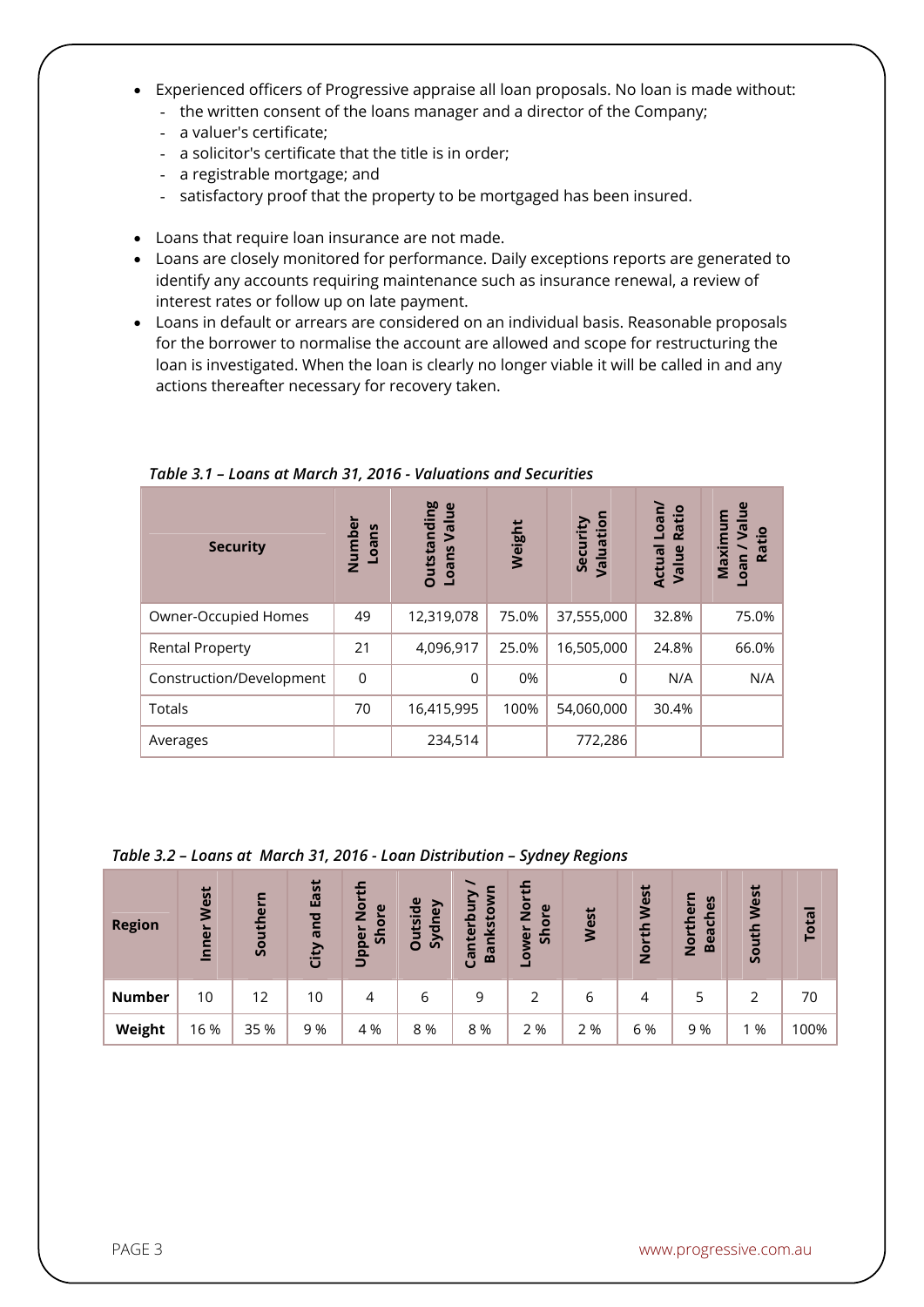| <b>Type of Loan or Security</b>                                            | Number         | <b>Outstanding</b><br>Loans value<br><b>Total</b> | Weight      | Valuation<br>Security | Loan/Value<br>Ratio |
|----------------------------------------------------------------------------|----------------|---------------------------------------------------|-------------|-----------------------|---------------------|
| <b>Business Purpose Loans</b>                                              | 24             | 8,563,981                                         | 52.2%       | 24,349,814            | 35.2%               |
| Residential Investment Loans                                               | 5              | 573,921                                           | 3.5%        | 3,031,085             | 18.9%               |
| Personal Purpose Loans                                                     | 41             | 7,278,093                                         | 44.3%       | 26,679,101            | 27.3%               |
| Loans secured or part secured by second mortgages                          | $\overline{0}$ | $\Omega$                                          | 0           | $\Omega$              | N/A                 |
| Loans more than 30 Days In Arrears                                         | 1              | 25,422                                            | 0.2%        | 450,000               | 5.6%                |
| Loans Impaired and Renegotiated Loans                                      | 0              | $\mathbf 0$                                       | $\mathbf 0$ | $\Omega$              | N/A                 |
| Loans Subject to Legal Proceedings                                         | $\overline{0}$ | $\Omega$                                          | $\Omega$    | 0                     | N/A                 |
| Loans to 10 largest borrowers                                              | 10             | 8,042,454                                         | 49.0%       | 15,209,924            | 52.9%               |
| Properties of 5% or more of total property assets                          | $\Omega$       | N/A                                               | N/A         | N/A                   | N/A                 |
| Loans to related parties (Progressive does not lend<br>to related parties) | $\Omega$       | N/A                                               | N/A         | N/A                   | N/A                 |

#### *Table 3.3 - Loans at March 31, 2016 – Loan Purpose and Other Portfolio Details*

#### *Table 3.4 - Loans at March 31, 2016 – Loans of 5% or More of Total Loan Book Value Weight*

| Loan <sub>1</sub>        |                                                                                                               |                                                                      |  |  |  |
|--------------------------|---------------------------------------------------------------------------------------------------------------|----------------------------------------------------------------------|--|--|--|
| Loan Value               |                                                                                                               | 1,444,775                                                            |  |  |  |
| Type of Loan             | <b>Business Purpose</b>                                                                                       |                                                                      |  |  |  |
| Securities               | 1) Owner-Occupied Home                                                                                        | 2,400,000                                                            |  |  |  |
| Security Valuation       | Total:                                                                                                        | 2,400,000                                                            |  |  |  |
| Loan / Value Ratio       |                                                                                                               | 60.20%                                                               |  |  |  |
| Weight                   |                                                                                                               | 8.80%                                                                |  |  |  |
| <b>Security Details</b>  |                                                                                                               | 1) Fine executive house with deep water frontage in Southern Sydney. |  |  |  |
| <b>Valuation details</b> | 1) Independent valuation dated October 2005 based on sales evidence and market<br>conditions                  |                                                                      |  |  |  |
| Loan <sub>2</sub>        |                                                                                                               |                                                                      |  |  |  |
| Loan Value               |                                                                                                               | 1,295,637                                                            |  |  |  |
| Type of Loan             | Personal Purpose                                                                                              |                                                                      |  |  |  |
| Securities               | 1) Owner-Occupied Home                                                                                        | 2,250,000                                                            |  |  |  |
| Security Valuation       | Total:                                                                                                        | 2,250,000                                                            |  |  |  |
| Loan / Value Ratio       |                                                                                                               | 57.58%                                                               |  |  |  |
| Weight                   |                                                                                                               | 7.89%                                                                |  |  |  |
| <b>Security Details</b>  | 1) Single level 5-bedroom 2-bathroom residence with double garage on 2 hectares in<br>the Southern Highlands. |                                                                      |  |  |  |
| Valuation details        | 1) Independent valuation dated September 2015 based on sales evidence and<br>market conditions.               |                                                                      |  |  |  |